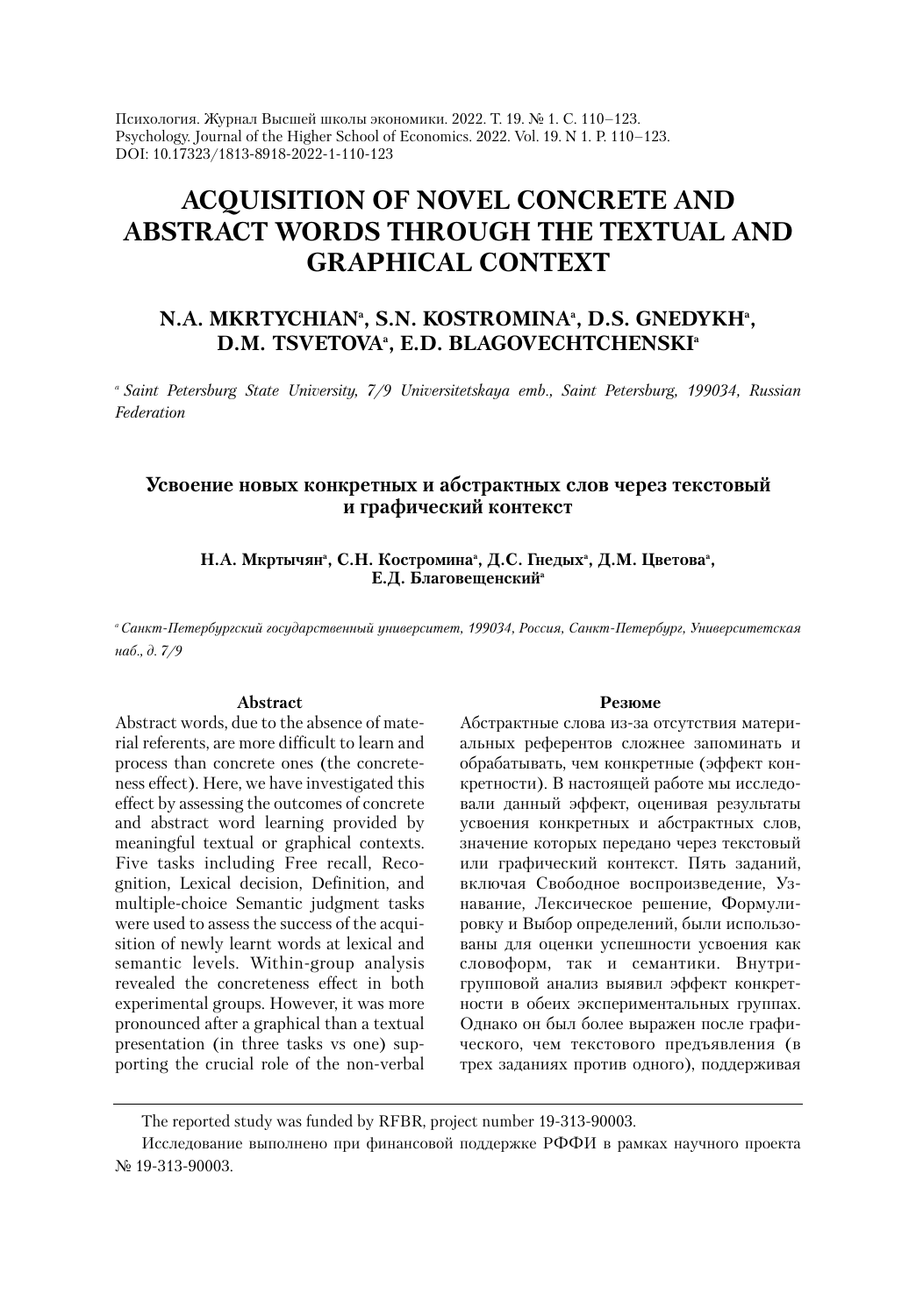(imagery) system in learning of concrete words. Between-group analysis showed more accurate Recall and Definition of concrete nouns as well as better performance of both types of words in terms of Definition quality in the graphical group in comparison with the textual one. However, participants from the textual group recognised novel abstract words better than the other learners. Interestingly, only one betweengroup difference that was found for abstract words in the Definition task (definition quality) reached significance after the Bonferroni corrections for multiple comparisons. The results show that (1) concrete and abstract word processing may have partly distinct cognitive mechanisms, and (2) visual associations may play a crucial role in the semantic acquisition, especially for concrete words.

*Keywords:* concrete words, abstract words, concreteness effect, word learning, semantic acquisition, picture superiority effect.

**Nadezhda A. Mkrtychian** - Researcher, Laboratory of Behavioural Neurodynamics, St. Petersburg State University. Research Area: general and educational psychology and cognitive neuroscience. E-mail: st048999@student.spbu.ru

**Svetlana N. Kostromina** — Head of the Department, Department of Personality<br>Psychology, St. Petersburg State Psychology, St. Petersburg State University, DSc in Psychology, Professor. Research Area: psychology and educational neuroscience. E-mail: s.kostromina@spbu.ru

**Daria S. Gnedykh** — Associate Professor, Department of Psychology of Education and Pedagogy, St. Petersburg State University, PhD in Psychology. Research Area: educational psychology and cognitive neuroscience. E-mail: d.gnedyh@spbu.ru

ключевую роль невербальной (образной) системы в изучении конкретных слов. Межгрупповой анализ выявил более точное Воспроизведение и Определение конкретных существительных, а также лучшую производительность обоих типов слов с точки зрения качества Определения в графической группе по сравнению с текстовой. Однако участники из текстовой группы распознавали новые абстрактные слова лучше, чем участники из графической. Более того, после поправок Бонферрони межгрупповые различия остались значимыми только по отношению к качеству Определения абстрактных слов. Результаты показали, что (1) обработка конкретных и абстрактных слов может иметь частично различающиеся когнитивные механизмы и (2) зрительные ассоциации могут играть решающую роль в усвоении семантики, особенно в случае конкретных слов.

*Ключевые слова:* конкретные слова, абстрактные слова, эффект конкретности, усвоение слов, усвоение семантики, эффект превосходства изображения.

**Мкртычян Надежда Андреевна** — инженерисследователь, лаборатория поведенческой нейродинамики, Санкт-Петербургский государственный университет.

Сфера научных интересов: общая психология, психология образования, когнитивные нейронауки.

Контакты: st048999@student.spbu.ru

**Костромина Светлана Николаевна** — заведующая кафедрой, кафедра психологии личности, Санкт-Петербургский государственный университет, доктор психологических наук, профессор.

Сфера научных интересов: психология личности, психология изменений, нейрообразование.

Контакты: s.kostromina@spbu.ru

**Гнедых Дарья Сергеевна** — доцент, кафедра психологии образования и педагогики, Санкт-Петербургский государственный университет, кандидат психологических наук. Сфера научных интересов: психология образования, когнитивные нейронауки. Контакты: d.gnedyh@spbu.ru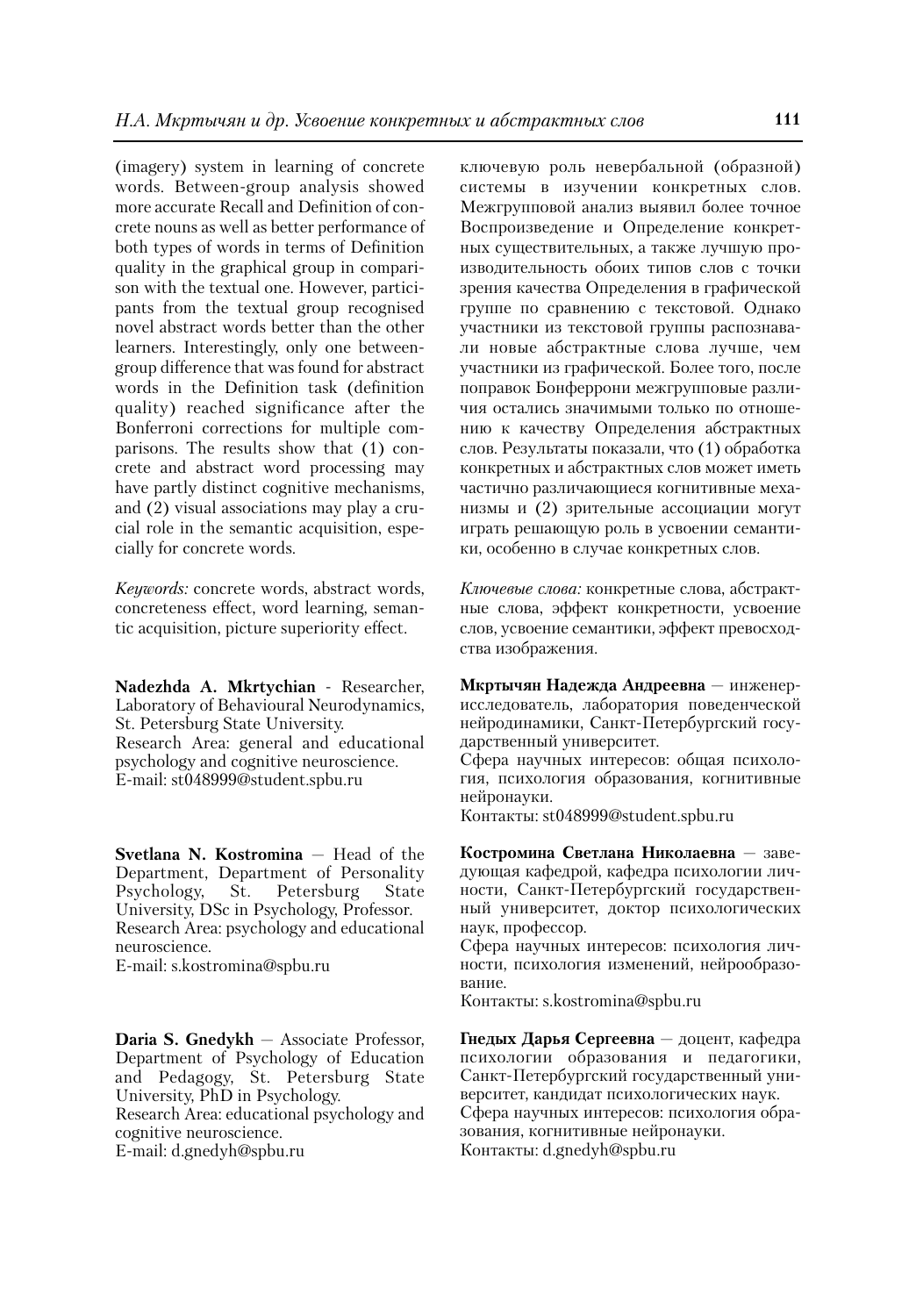**Diana M. Tsvetova** - Researcher, Laboratory of Behavioural Neurodynamics, St. Petersburg State University. Research Area: cognitive neuroscience. E-mail: d.kurmakaeva@spbu.ru

**Evgeny D. Blagovechtchenski** — Senior Researcher, Laboratory of Behavioral Neurodynamics, St. Petersburg State University, PhD in Biology. Research Area: psychophysiology, objective assessment of human skills. E-mail: e.blagoveshchensky@spbu.ru

**Цветова Диана Маратовна** — младший научный сотрудник, лаборатория поведенческой нейродинамики, Санкт-Петербургский государственный университет. Сфера научных интересов: когнитивные нейронауки. Контакты: d.kurmakaeva@spbu.ru

**Благовещенский Евгений Дмитриевич**  старший научный сотрудник, лаборатория поведенческой нейродинамики, Санкт-Пе тербургский государственный университет, кандидат биологических наук. Сфера научных интересов: психофизиология, объективная оценка навыков человека.

Контакты: e.blagoveshchensky@spbu.ru

Concreteness is a property of nouns; it is  $-$  a degree to which their referents are related to real (or at least possible) objects in the material world. Concrete words have an advantage over abstract ones in speed and efficiency of their processing as demonstrated in different behavioural tasks (Fliessbach et al., 2006; Schwanenflugel et al., 1992). This phenomenon is known as the 'concreteness effect'.

Investigating the concreteness effect is widely used to explore the nature and mechanisms of cognitive processing and storage of semantic information (Wei & Gillon-Dowens, 2018). As a result, it was suggested that the efficiency of semantic processing depends on context availability (Schwanenflugel & Shoben, 1983), social context (Barsalou et al., 2005), and conceptual metaphor (Lakoff & Johnson, 2013), involving linguistic and non-verbal systems (the dual-coding theory) (Paivio, 2008), etc. (Mkrtychian et al., 2019). Moreover, an explanation of differences between concrete and abstract words was proposed in embodied and grounded cognition theories: concrete words are most commonly associated with sensorimotor interactions, while abstract concepts, due to the lack of such, are grounded in linguistic, social, and inner experiences (Borghi, 2020).

To evaluate these theories, neuroimaging and neurostimulation approaches were used in numerous studies (Holcomb et al., 1999; Kurmakaeva et al., 2021; Moseley & Pulvermüller, 2014; Rosa et al., 2018). They have shown that cognitive processing of concrete and abstract words is based on partly different neuronal mechanisms, which is reflected in a greater involvement of specific sensory-motor or linguistic areas in the case of concrete or abstract word processing, respectively (Binder et al., 2005; Pexman et al., 2007). For instance, abstract word processing was mainly associated with the involvement of the left temporo-parietal lobe and the left inferior frontal gyrus, whereas concrete words activated both hemispheres equally (Fliessbach et al., 2006; Sabsevitz et al., 2005).

Many studies showed that this advantage was found in newly acquired words as well: concrete words were performed better than abstract ones in lexical tasks (Ding et al., 2017; Kaushanskaya & Rechtzigel, 2012; Martin & Tokowicz, 2020). Moreover, it was also found in semantic tasks: the meanings of concrete words were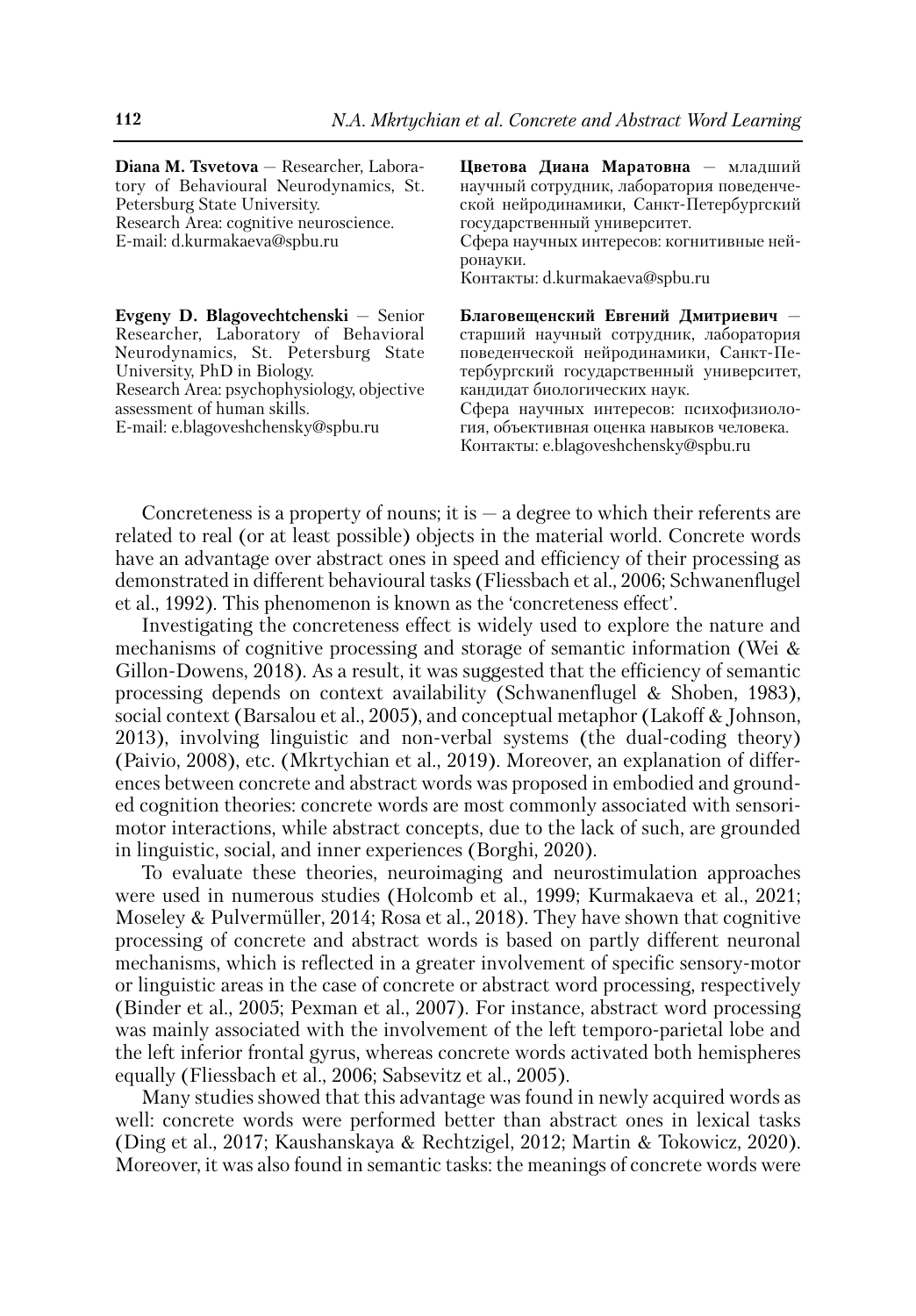faster comprehended and acquired in comparison with abstract words (Mestres-Missé et al., 2014).

However, such studies did not estimate acquisition per se, since only novel word forms were used. At the same time, in most of the experimental paradigms, the meanings of the novel words were previously familiar to participants. This could lead to misinterpretation of the learning outcomes caused by personal associations, individual experience of operating these meanings or word forms corresponding to them. Just a few studies used both new word forms and novel semantics. For instance, in the research implemented by Palmer and colleagues (Palmer et al., 2013), low frequent words, unfamiliar to the participants, were presented with their definitions and had to be learnt. In other studies, novel concrete and abstract words were acquired through the demonstration of their 3D Lego models (Borghi et al., 2011; Granito et al., 2015). The described studies revealed the concreteness effect. However, there is still a lack of research related to novel semantics.

New meanings could be acquired either by direct definitions or through meaningful contexts. The second way is more common in the first language (L1) learning (Mestres-Missé et al., 2007). This context may be verbal or non-verbal and involve different modalities, including visual, auditory, tactile, and others. In educational studies, it was shown that acquisition of novel semantics was more efficient when it was accompanied by illustrations (Farinella, 2018; Guo et al., 2020). Moreover, multiple studies showed that pictures are better remembered (recognized and recalled) than words (Paivio, 2008; Shepard, 1967; Whitehouse et al., 2006). One possible explanation of this picture-superiority effect is that image processing leads to the automatic retrieval of multiple semantic associations and representations from the long-term memory, which contributes to a deeper cognitive processing of images in comparison with words (Craik & Lockhart, 1972; Craik & Tulving, 1975; Grady et al., 1998; Nelson & McEvoy, 1979; Paivio, 2008). Furthermore, it was suggested that a faster and more automatic semantic access is provided by pictures, while a faster and more automatic lexical access, on the contrary, is provided by words (Carr et al., 1982). Therefore, we can assume that verbal and non-verbal ways of language learning may differentially influence effectiveness and speed of lexical and semantic acquisition.

However, no direct comparison between these two ways of semantic learning of concrete and abstract words has been implemented yet. The current study aims to investigate the concreteness effect of newly learnt words using two different ways of their presentation — through textual or graphical materials. We suppose that due to the picture-superiority effect, a graphical context acquisition would lead to a better performance of novel words in assessment tasks, in comparison with a textual context presentation. Moreover, we expect that these differences would be less manifested for abstract words, since their processing, in contrast with concrete ones, is based more on verbal than sensorimotor information. Therefore, abstract words would be less sensitive to sensory information provided by images.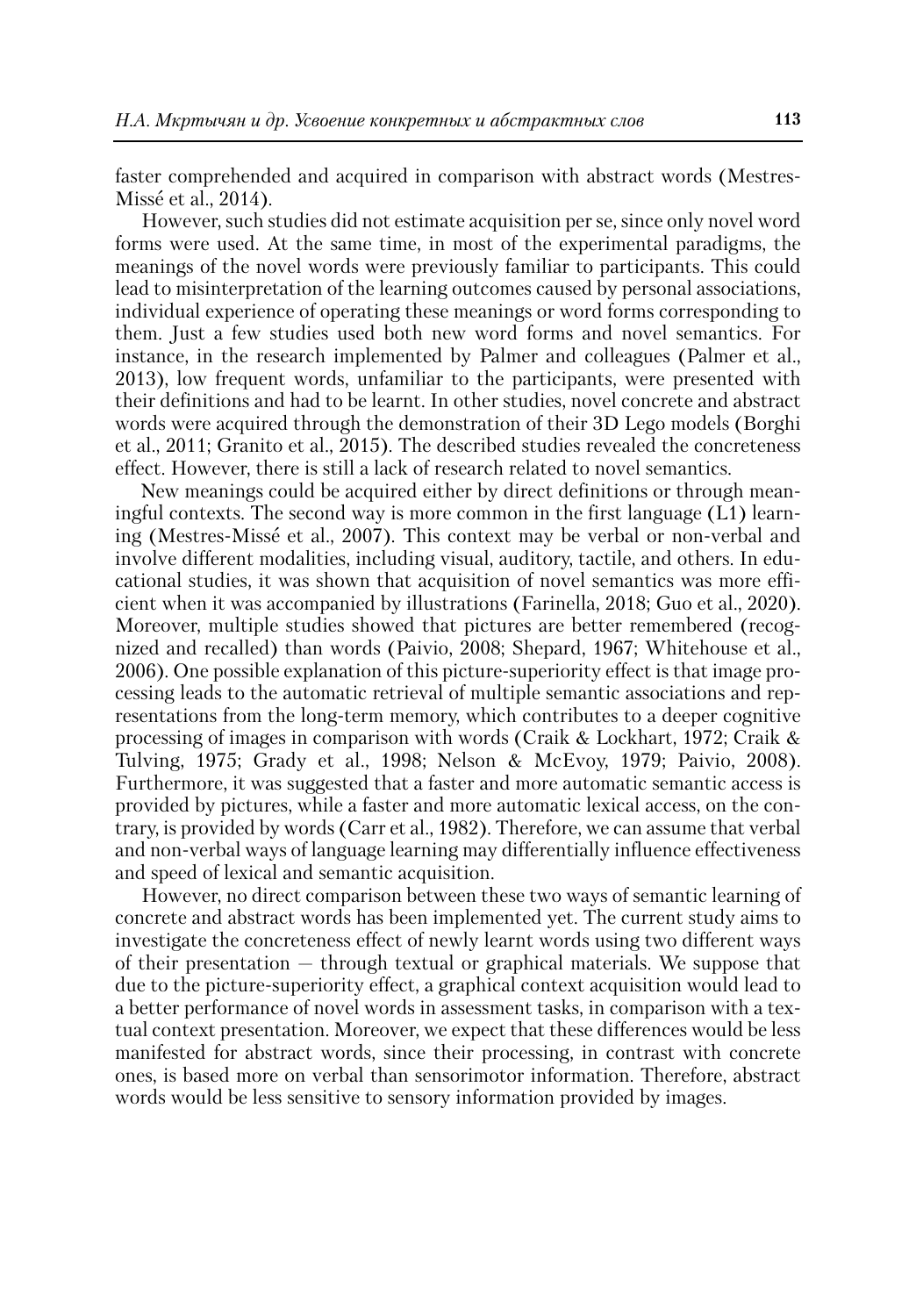## **Methods**

## *Participants*

46 right-handed healthy adults, all monolingual Russian speakers, were divided into two groups that did not differ statistically on their age and handedness (23 people, seven males in each, age (mean $\pm$ standard error (SE), years) 26.4  $\pm$  1.15 and  $23.5 \pm 1.13$ , handedness (mean $\pm$ SE, %)  $80.4 \pm 4.34$  and  $82.5 \pm 3.59$ ). One group was exposed to the visual presentation of novel words in a textual context, while another one — in a graphical context. All participants signed informed consent forms and filled in handedness (based on the Edinburgh Inventory (Oldfield, 1971)) and socio-demographic questionnaires. The procedure was approved by the Ethics Committee of St. Petersburg Psychological Society.

#### *Materials*

To mimic the naturalistic process of L1 word acquisition, the learning materials contained both new word forms (resembling Russian words) and novel meanings.

For novel word form creation, 30 8-lettered Russian words with the same structure (consonant-vowel-consonant-consonant-vowel-consonant-vowel-consonant) and frequency of more than one per million (according to the Russian National Corpus database) were chosen. Then, these words were divided into three sets that did not differ statistically by their lemma and ultimate trigram frequency. Novel word forms were created by rotating the ultimate syllables within each word set (e.g. mandarin  $\rightarrow$  mandanal\* (the last trigram was taken from the word cardinal)).

For novel concrete semantics, rare or obsolete objects were used as referents, whereas new abstract meanings were either borrowed or modified from the foreign languages. Thus, ten novel concrete and ten novel abstract nouns with unfamiliar word forms and semantics were created.

The meaning of new words had to be retrieved from the context of five sentences (textual context) or five pictures (graphical context). For all participants, the same word form corresponded to the same meaning, and new words were always presented in the persistent order.

Novel word forms that were not associated with new concrete or abstract semantics were used as fillers in Recognition and Lexical decision assessment tasks (see the full description below).

#### *Learning Procedure*

The learning procedure differed for two groups of participants (Figure 1).

Stimuli were presented visually on the computer screen using Neurobureau (Neuroiconica) or PsychoPy v1.85.1 (Jonathan Peirce) software for providing a graphical or textual context, respectively. Before the learning part of the experiment, a short training session was provided.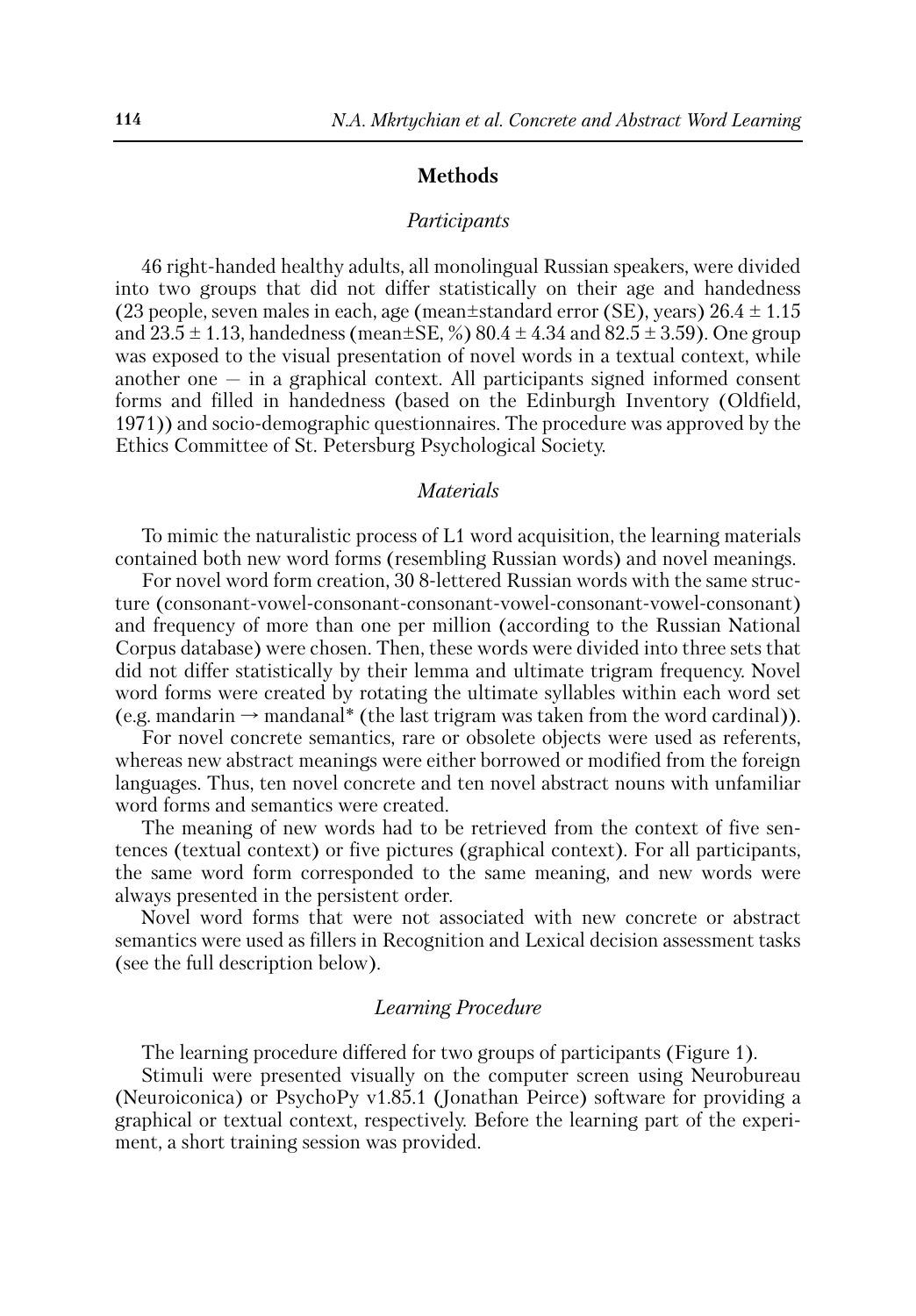

#### **Contextual Learning Procedure for Textual (on the Left) and Graphical (on the Right) Groups**

*Note.* Translation of stimulus material in English is approximate.

# **Textual Context**

Each sentence was presented twice — word-by-word (300 ms for each word with 500-ms interval) and entirely (5000 ms or until response by pressing the 'Space' button) with the following parameters: background colour  $-$  grey [0,0,0], font Arial (colour  $-$  white [1,1,1], size 28 pt).

# **Graphical Context**

Participants were presented with 1) a picture describing a novel concept for 5900 ms (background colour  $-$  grey [0,0,0], the picture drawn with black lines on a white background), 2) a word for 500 ms, 3) a blank screen for 500 ms, 4) the picture and a word simultaneously for 5000 ms. Due to the technical restriction, the opportunity to press the button on the keyboard was not provided.

# *Assessment Tasks*

To evaluate the success of the acquisition, participants from both groups performed the same five behavioural tasks immediately after learning: Free recall, Recognition, Lexical decision, Definition, and multiple-choice Semantic judgment tasks.

In the Free recall and Definition tasks, participants were asked to type into spreadsheets novel word forms (without any clue) or definitions (word forms provided), respectively.

*Figure 1*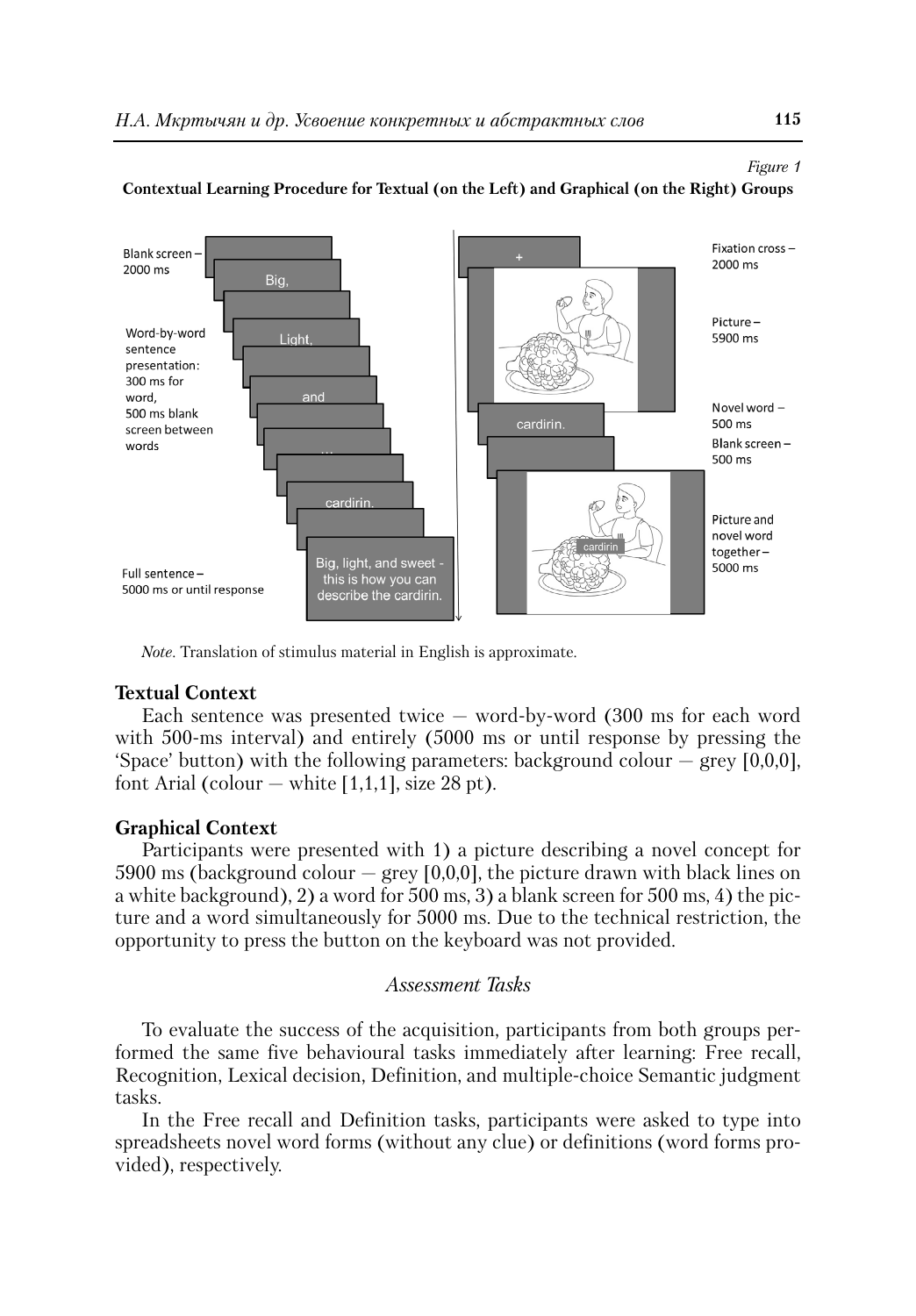Other tasks were programmed in PsychoPy Builder and presented by PsychoPy v1.85.1 (Jonathan Peirce): background colour — grey [0,0,0], font Arial (colour  $-$  white [1,1,1], size 28 pt).

In the Recognition and Lexical decision tasks participants were supposed to press the 'X' key with their left index finger ('yes' answer) or the 'Z' key with their left middle finger ('no' answer) on the keyboard as soon as possible. The tasks were provided with the following questions: 'Have you seen these words in sentences/pictures?' and 'Is it a meaningful word?'. Stimuli (novel and control words and pseudowords, competitor words and pseudowords) were shown for 600 ms with a 3200 ms blank screen between them.

In the multiple-choice Semantic judgment task, novel word forms were provided with four possible answers: correct definition, two definitions of other novel words, and 'none of the above' options. The response time was not limited.

Before the Recognition and Semantic judgment tasks, training sessions were implemented to adopt for the procedure (and keys).

### *Statistical Analysis*

In the Free recall task, participants could receive from 0 to 5 scores for each novel word depending on the amount of correctly typed letters (word forms with less than four correct letters were assessed as 0 scores). Then, the sum of the scores was calculated for each word type (concrete and abstract) and converted to the percentage. Accuracy of the Recognition, Lexical decision, and Semantic judgment tasks was calculated as a percent of correct answers. The Definition task was assessed in terms of accuracy (percent of definitions correctly corresponded to the word forms) and quality, which was evaluated by four experts.

Within-group analysis (abstract vs concrete concepts) was implemented using a non-parametric Wilcoxon signed-rank test, while between-group analysis (textual vs graphical context acquisition) — using a Mann-Whitney U test. Then, p-values were adjusted with the Bonferroni corrections for multiple comparisons. All the analyses were done using IBM SPSS Statistics 26 software.

#### **Results**

By the serial-position effect, a word, which was presented at the end of the learning session, was recalled significantly better than others (accuracy was more than mean plus three standard deviations) and, therefore, was excluded from the calculation of Free recall task accuracy. Mean values for all task performance are shown in Figure 2.

**Within-group analysis** revealed the concreteness effect in the both groups (with textual and graphical contexts of acquisition). However, this effect varied between groups (Table 1): concrete words were performed with significantly higher scores for definition quality and accuracy in both groups, while in Free recall and Semantic judgment tasks — in the graphical group only. The adjusted *p*-value (the Bonferroni correction) in all cases is less than  $0.05/12 = 0.0042$ .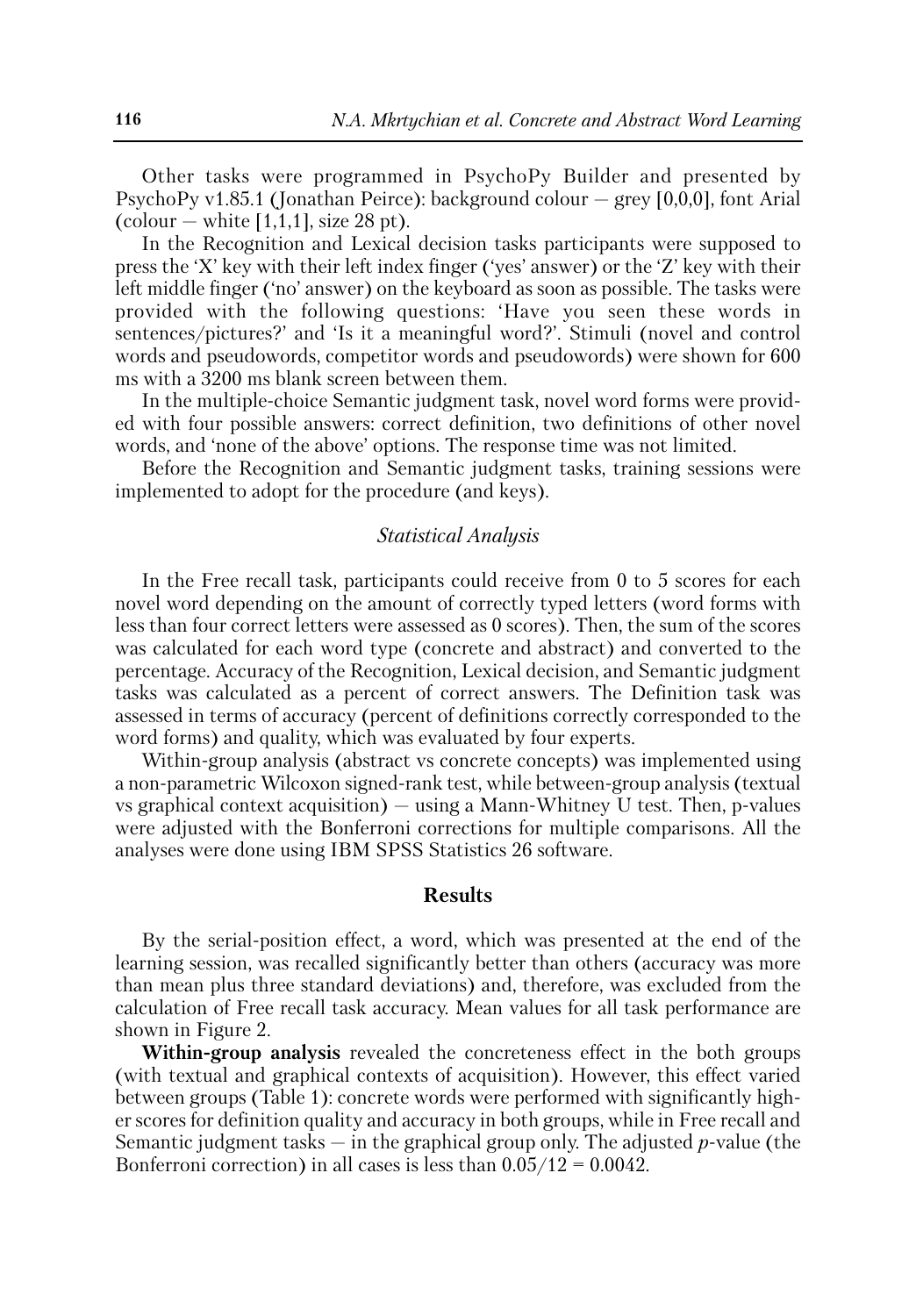

**Performance for Textual and Graphical Groups (Mean Values, %)**

*Note.*  $1 -$  Free recall accuracy;  $2 -$  Recognition accuracy;  $3 -$  Lexical decision accuracy;  $4A -$ Definition quality;  $4B -$  Definition accuracy;  $5 -$  Semantic judgment accuracy.

*Table 1*

**Within-Group Analysis — Concrete vs Abstract Words**

| <b>Variable</b>                  | Wilcoxon test                |                              | Mean $\pm$ SE (%)                       |                                         |
|----------------------------------|------------------------------|------------------------------|-----------------------------------------|-----------------------------------------|
|                                  | Textual group                | Graphical group              | Textual group                           | Graphical group                         |
| 1. Free recall accuracy          | n/s                          | $p = 0.002*$<br>$z = -3.057$ | $17.87 \pm 4.44$ vs<br>$13.04 \pm 3.24$ | $27.63 \pm 3.55$ vs<br>$17.91 \pm 2.97$ |
| 2. Recognition accuracy          | n/s                          | n/s                          | $74.55 \pm 3.27$ vs<br>$72.73 \pm 4.42$ | $62.61 \pm 4.76$ vs<br>$58.70 \pm 4.41$ |
| 3. Lexical decision<br>accuracy  | n/s                          | n/s                          | $49.09 \pm 7.84$ vs<br>$47.27 \pm 7.71$ | $43.91 \pm 5.29$ vs<br>$41.30 \pm 5.77$ |
| 4. Definition quality            | $p < 0.001*$<br>$z = -3.848$ | $p < 0.001*$<br>$z = -4.061$ | $36.65 \pm 3.93$ vs<br>$20.02 \pm 3.60$ | $51.35 \pm 2.72$ vs<br>$33.54 \pm 3.16$ |
| 5. Definition accuracy           | $p = 0.001*$<br>$z = -3.312$ | $p < 0.001*$<br>$z = -3.934$ | $41.74 \pm 5.09$ vs<br>$23.48 \pm 4.77$ | $57.83 \pm 4.22$ vs<br>$34.35 \pm 5.37$ |
| 6. Semantic judgment<br>accuracy | n/s                          | $p = 0.001*$<br>$z = -3.432$ | $68.70 \pm 4.32$ vs<br>$60.87 \pm 5.18$ | $79.57 \pm 3.47$ vs<br>$60.43 \pm 5.01$ |

*Note.* \* indicate *p*-values less than 0.05 after Bonferroni correction for multiple comparisons.

**Between-group analysis.** The between-group comparison using the Mann-Whitney U test (Table 2) revealed significantly better recognition of abstract words in the textual group in comparison with the graphical one  $(p = 0.032,$  $Z = -2.144$ , mean(textual) =  $72.73 \pm 4.42$ , mean(graphical) =  $58.70 \pm 4.41$ ).

*Figure 2*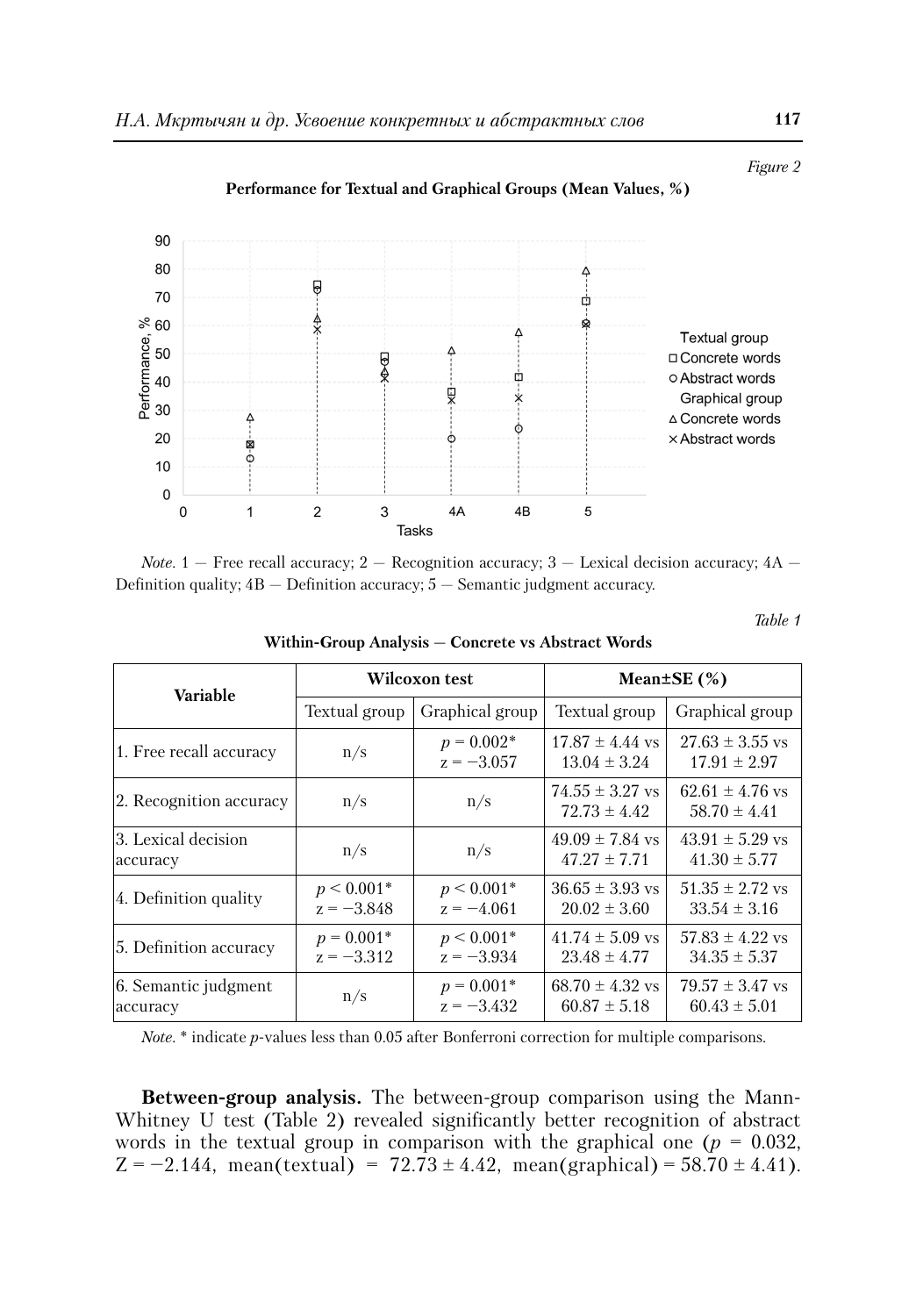| Task and variable                | Stimulus type  | <b>Mann-Whitney</b> |          | Mean $\pm$ SE (%) |                  |
|----------------------------------|----------------|---------------------|----------|-------------------|------------------|
|                                  |                | $\boldsymbol{p}$    | Z        | Textual group     | Graphical group  |
| 1. Free recall accuracy          | Concrete words | 0.018               | $-2.356$ | $17.87 \pm 4.44$  | $27.63 \pm 3.55$ |
|                                  | Abstract words | n/s                 |          | $13.04 \pm 3.24$  | $17.91 \pm 2.97$ |
| 2. Recognition accuracy          | Concrete words | n/s                 |          | $74.55 \pm 3.27$  | $62.61 \pm 4.76$ |
|                                  | Abstract words | 0.032               | $-2.144$ | $72.73 \pm 4.42$  | $58.70 \pm 4.41$ |
| l3. Lexical decision<br>accuracy | Concrete words | n/s                 |          | $49.09 \pm 7.84$  | $43.91 \pm 5.29$ |
|                                  | Abstract words | n/s                 |          | $47.27 \pm 7.71$  | $41.30 \pm 5.77$ |
| 4. Definition quality            | Concrete words | 0.011               | $-2.549$ | $36.65 \pm 3.93$  | $51.35 \pm 2.72$ |
|                                  | Abstract words | $0.003*$            | $-2.978$ | $20.02 \pm 3.60$  | $33.54 \pm 3.16$ |
| 5. Definition accuracy           | Concrete words | 0.032               | $-2.150$ | $41.74 \pm 5.09$  | $57.83 \pm 4.22$ |
|                                  | Abstract words | n/s                 |          | $23.48 \pm 4.77$  | $34.35 \pm 5.37$ |
| 6. Semantic judgment<br>accuracy | Concrete words | n/s                 |          | $68.70 \pm 4.32$  | $79.57 \pm 3.47$ |
|                                  | Abstract words | n/s                 |          | $60.87 \pm 5.18$  | $60.43 \pm 5.01$ |

**Between-Group Analysis**

*Table 2*

*Note.* \* indicate *p*-values less than 0.05 after Bonferroni correction for multiple comparisons.

However, the Definition quality test showed the opposite results: a significantly lower performance after the verbal versus graphical context acquisition for both concrete and abstract words ( $p = 0.011$ ,  $Z = -2.549$ , mean(textual) =  $36.65 \pm 3.93$ , mean(graphical) =  $51.35 \pm 2.72$  for concrete words;  $p = 0.003$ ,  $Z = -2.978$ , mean(textual) =  $20.02 \pm 3.60$ , mean(graphical) =  $33.54 \pm 3.16$  for abstract words).

Moreover, in the graphic group concrete words showed higher accuracy than in the textual one in Free recall ( $p = 0.018$ ,  $Z = -2.356$ , mean(textual) = 17.87  $\pm$  4.44, mean(graphical) =  $27.63 \pm 3.55$ ) and Definition ( $p = 0.032$ ,  $Z = -2.150$ , mean(textual) =  $41.74 \pm 5.09$ , mean(graphical) =  $57.83 \pm 4.22$ ) tasks. Yet, only one *p*-value remained significant after Bonferroni correction for multiple comparisons: *p*-value for abstract word definition quality was less than  $0.05/12 = 0.0042$ .

#### **Discussion**

The current study was aimed to investigate the concreteness and the picturesuperiority effects within one experimental paradigm. The within-group differences, in general, confirmed the concreteness effect (Borghi et al., 2011; Granito et al., 2015; Wei & Gillon-Dowens, 2018) regardless of the way of learning (verbal or non-verbal). However, this effect was observed mainly in the group, in which novel words were acquired through illustrations, which supports our hypothesis about the role of the non-verbal (imagery) system in learning of concrete words. Three of the five assessment tasks showed an advantage of concrete words in the graphical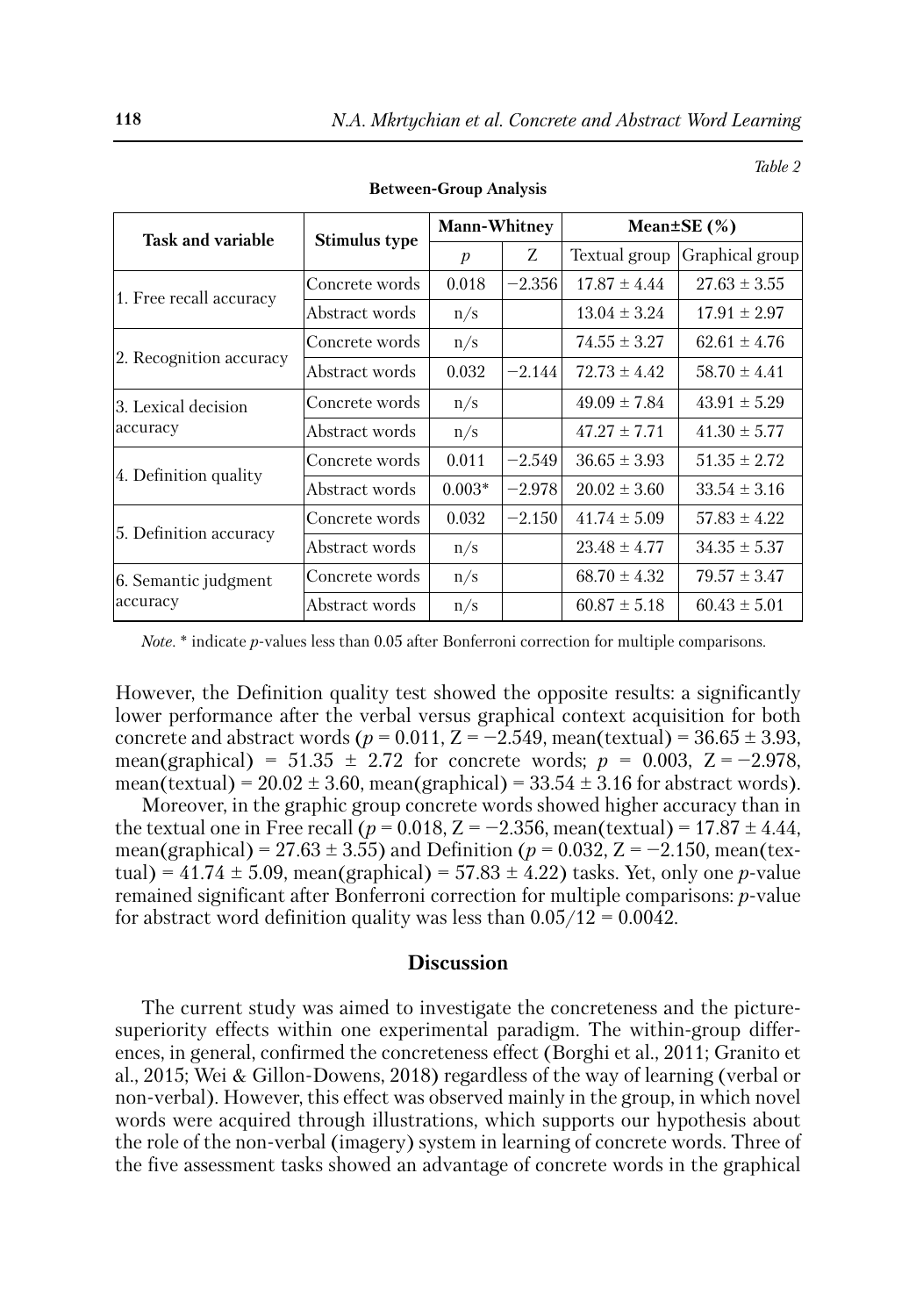group, where concrete words were acquired better than abstract ones at both lexical (Free recall task) and semantic (Definition and Semantic judgment task) levels. Whereas after verbal contextual learning, the concreteness effect was observed only in one semantic (Definition) task.

The between-group differences highlighted the role of the context type (verbal and non-verbal) in the success of new semantic acquisition. It was shown that the advantage of the graphical versus textual context after Bonferroni correction was observed only for abstract words at the semantic level of acquisition. However, this tendency can be observed for both word types (concrete and abstract) in several tasks aimed to assess both lexical and semantic levels of word acquisition. Perhaps, a larger sample is needed to see the significant differences after corrections for multiple comparisons. Our results are matched to the picture-superiority effect (Whitehouse et al., 2006). One possible explanation of this phenomenon is the activation of both hemispheres of the brain and the parallel processing of stimuli by different systems with the simultaneous involvement of different functions (Rogers et al., 2013), including the extraction of semantic associations, actualisation of social experience, and a deeper cognitive processing of stimuli (Paivio, 2008).

Many psychological and educational studies have focused on the effectiveness of learning new information using various visualisation tools (Peters & Webb, 2018; Scicluna & Strapparava, 2019; Valdois et al., 2019). It was found that the advantage of using educational comics in comparison with the text is based on higher semantic integrity, concreteness, and consistency, as well as the possibility to express the emotional and functional aspects of meaning (Kostromina et al., 2018). This makes a better understanding of information and contributes to its better memorization. Figures contain more information that is not expressed in words but supports the understanding of the whole situation (McCloud, 1994). At the same time, textual presentation of information improves the acquisition of abstract concepts (Kostromina et al., 2018). However, the influence of visualisation tools on learning success is ambiguous and depends, among other things, on psychological variables and specialisation of students (Ibid.).

In the current study, textual and graphical ways of information presentation differently affected the performance of novel concrete and abstract words. The direct comparison of the two experimental groups showed better performance of concrete words acquired through the graphical context than through the textual presentation in both (lexical and semantic) types of assessment tasks. These outcomes emphasise the role of the visual system and non-verbal experience in the acquisition of concrete words (Mkrtychian et al., 2019). Abstract words, similarly to concrete words, were better performed in the semantic (Definition) task in the graphical group compared to the textual one. However, the lexical task showed the opposite results: participants in the textual group were more successful in recognising novel abstract words, in comparison with the graphical group. These findings support the idea that concrete and abstract words are processed differently. Since concrete words have referents in the material world, they evoke quick associations with similar and semantically close objects and, therefore, connections with sensorimotor experience. Abstract words, in contrast, do not have such and rely mostly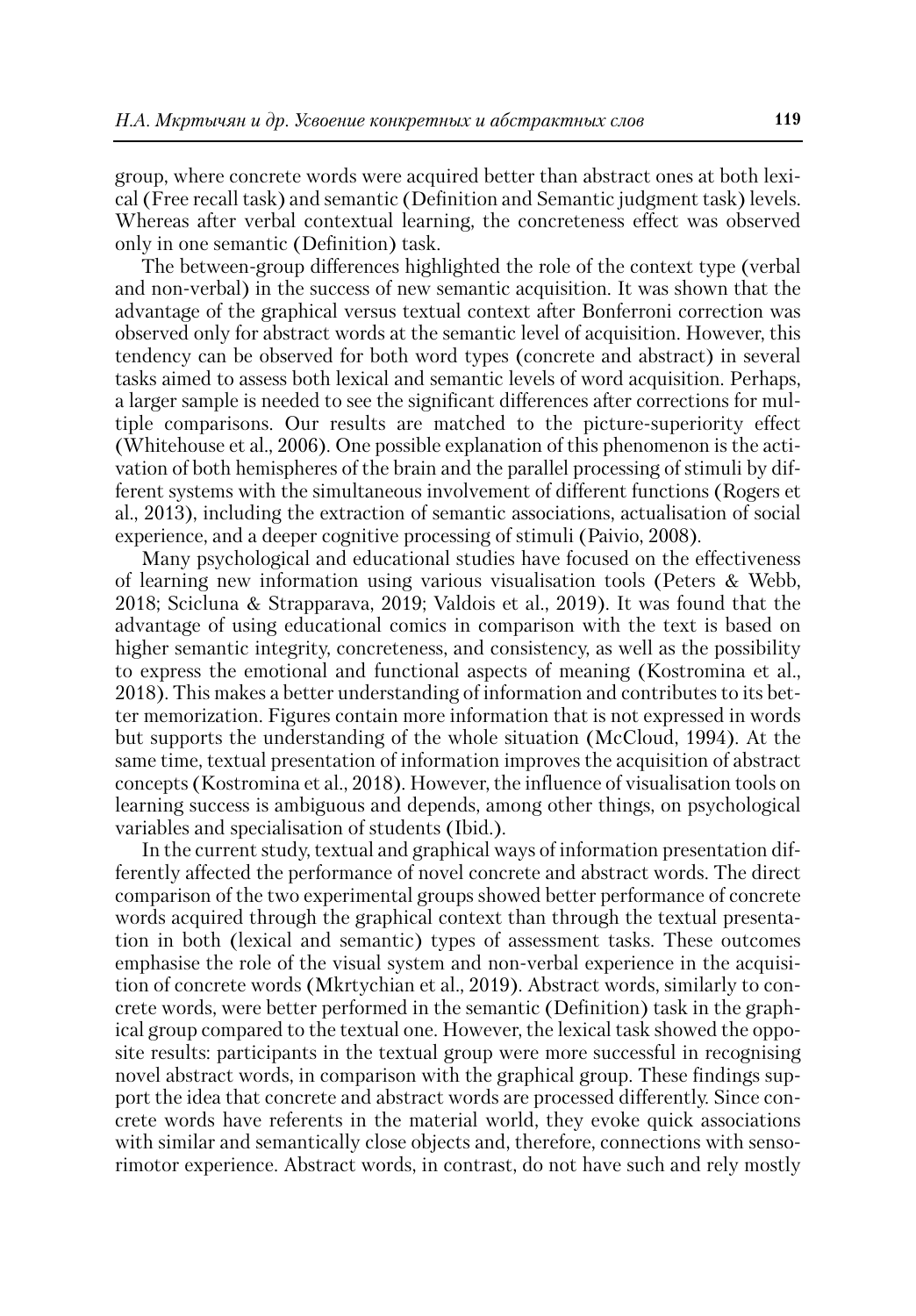on linguistic experience. The dual-coding theory (Paivio, 2008) describes in detail the relationship between verbal and visual representation systems in the process of word coding. Picture presentation involves the non-verbal imagery system and forces semantic associations. These processes seem to be more essential for concrete concepts (vs abstract ones) improving their processing and acquisition (Mkrtychian et al., 2019). This is in line with the previous neurophysiological studies, which showed that cognitive processing of concrete and abstract words is based on partly different neural mechanisms (Binder et al., 2005; Pexman et al., 2007), particularly, on the involvement of sensorimotor areas at different extent (Fliessbach et al., 2006).

#### **Conclusion**

Firstly, our findings demonstrated that the presence of non-verbal context enhances the advantage of concrete words due to their direct relation to sensory and motor representations, on the one hand, and the crucial role of linguistic experience in the acquisition of abstract concepts, on the other hand (Borghi & Binkofski, 2014). Secondly, after the graphical way of presentation, participants showed better performance in the semantic task, in comparison with the textual context. This suggests that the graphical context facilitated understanding of the meaning of both concrete and abstract words by providing coherence, dynamism, and semantic completeness of their representation. In the lexical tasks, the influence of the context type differed between concrete and abstract words: images provided better recall of concrete but less accurate recognition of abstract words. These findings support the assumption of the different grounding of concrete and abstract words. The results of the study may be used to create educational materials that facilitate comprehension and acquisition of new semantic information. However, future studies on expanded numbers of subjects of different age ranges are needed to confirm the advantage of the non-verbal way of contextual word learning. Moreover, it would be useful to conduct a neuroimaging study to find neurophysiological confirmation of differences in the textual and graphical contextual acquisition of concrete and abstract semantics.

#### **References**

- Barsalou, L. W., Wierner-Hastings, K., Wiemer-Hastings, K., Wierner-Hastings, K., & Wiemer-Hastings, K. (2005). Situating abstract concepts. In D. Pecher & R. A. Zwaan (Eds.), *Grounding cognition: The role of perception and action in memory, language, and thinking* (pp. 129–163). Cambridge University Press. https://doi.org/10.1017/CBO9780511499968.007
- Binder, J. R., Westbury, C. F., McKiernan, K. A., Possing, E. T., & Medler, D. A. (2005). Distinct brain systems for processing concrete and abstract concepts. *Journal of Cognitive Neuroscience*, *17*(6), 905–917. https://doi.org/10.1162/0898929054021102
- Borghi, A. M. (2020). A future of words: Language and the challenge of abstract concepts. *Journal of Cognition*, *3*(1), 1–18. https://doi.org/10.5334/joc.134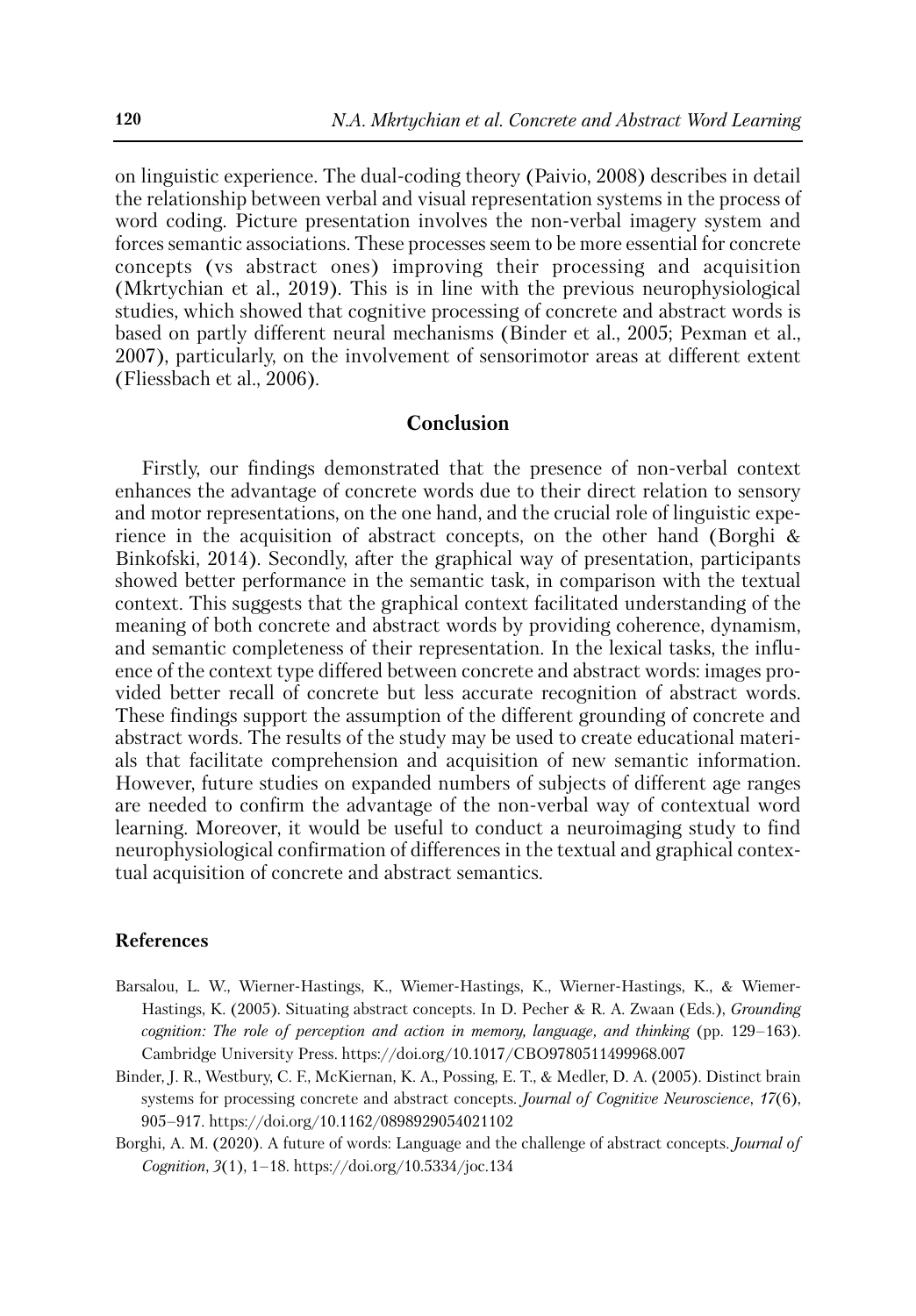- Borghi, A. M., & Binkofski, F. (2014). *Words as Social Tools: An Embodied View on Abstract Concepts*. New York, NY: Springer. https://doi.org/10.1007/978-1-4614-9539-0
- Borghi, A. M., Flumini, A., Cimatti, F., Marocco, D., & Scorolli, C. (2011). Manipulating objects and telling words: A study on concrete and abstract words acquisition. *Frontiers in Psychology*, *2*, 1–14. https://doi.org/10.3389/fpsyg.2011.00015
- Carr, T. H., McCauley, C., Sperber, R. D., & Parmelee, C. M. (1982). Words, pictures, and priming: On semantic activation, conscious identification, and the automaticity of information processing. *Journal of Experimental Psychology: Human Perception and Performance*, *8*(6), 757–777. https://doi.org/10.1037/0096-1523.8.6.757
- Craik, F. I. M., & Lockhart, R. S. (1972). Levels of processing: A framework for memory research. *Journal of Verbal Learning and Verbal Behavior*, *11*(6), 671–684. https://doi.org/10.1016/S0022- 5371(72)80001-X
- Craik, F. I., & Tulving, E. (1975). Depth of processing and the retention of words in episodic memory. *Journal of Experimental Psychology: General*, *104*(3), 268–294. https://doi.org/10.1037/0096- 3445.104.3.268
- Ding, J., Liu, W., & Yang, Y. (2017). The influence of concreteness of concepts on the integration of novel words into the semantic network. *Frontiers in Psychology*, *8*, 2111. https://doi.org/10.3389/ fpsyg.2017.02111
- Farinella, M. (2018). The potential of comics in science communication. *Journal of Science Communication*, *17*(1), Y01. https://doi.org/10.22323/2.17010401
- Fliessbach, K., Weis, S., Klaver, P., Elger, C. E. E., & Weber, B. (2006). The effect of word concreteness on recognition memory. *NeuroImage*, *32*(3), 1413–1421. https://doi.org/10.1016/j.neuro image.2006.06.007
- Grady, C. L., McIntosh, A. R., Rajah, M. N., & Craik, F. I. M. (1998). Neural correlates of the episodic encoding of pictures and words. *Proceedings of the National Academy of Sciences*, *95*(5), 2703– 2708. https://doi.org/10.1073/PNAS.95.5.2703
- Granito, C., Scorolli, C., & Borghi, A. M. (2015). Naming a Lego World. The role of language in the acquisition of abstract concepts. *PLoS ONE*, *10*(1), e0114615. https://doi.org/10.1371/ journal.pone.0114615
- Guo, D., Zhang, S., Wright, K. L., & McTigue, E. M. (2020). Do you get the picture? A meta-analysis of the effect of graphics on reading comprehension. *AERA Open*, *6*(1), 233285842090169. https://doi.org/10.1177/2332858420901696
- Holcomb, P. J., Kounios, J., Anderson, J. E., & West, W. C. (1999). Dual-coding, context-availability, and concreteness effects in sentence comprehension: An electrophysiological investigation. *Journal of Experimental Psychology: Learning, Memory, and Cognition*, *25*(3), 721–742. https://doi.org/10.1037/0278-7393.25.3.721
- Kaushanskaya, M., & Rechtzigel, K. (2012). Concreteness effects in bilingual and monolingual word learning. *Psychonomic Bulletin & Review*, *19*(5), 935–941. https://doi.org/10.3758/s13423-012-0271-5
- Kostromina, S., Gnedykh, D., & Molodtsova, G. (2018). A psycho-pedagogical model for evaluating effectiveness of students' learning on the basis of electronic visual rows. In F. Cipolla-Ficarra (Ed.), *Optimizing human-computer interaction with emerging technologies*. (pp. 183–209). Hershey, PA: IGI Global. https://doi.org/10.4018/978-1-5225-2616-2.ch007
- Kurmakaeva, D., Blagovechtchenski, E., Gnedykh, D., Mkrtychian, N., Kostromina, S., & Shtyrov, Y. (2021). Acquisition of concrete and abstract words is modulated by tDCS of Wernicke's area. *Scientific Reports*, *11*(1), 1508. https://doi.org/10.1038/s41598-020-79967-8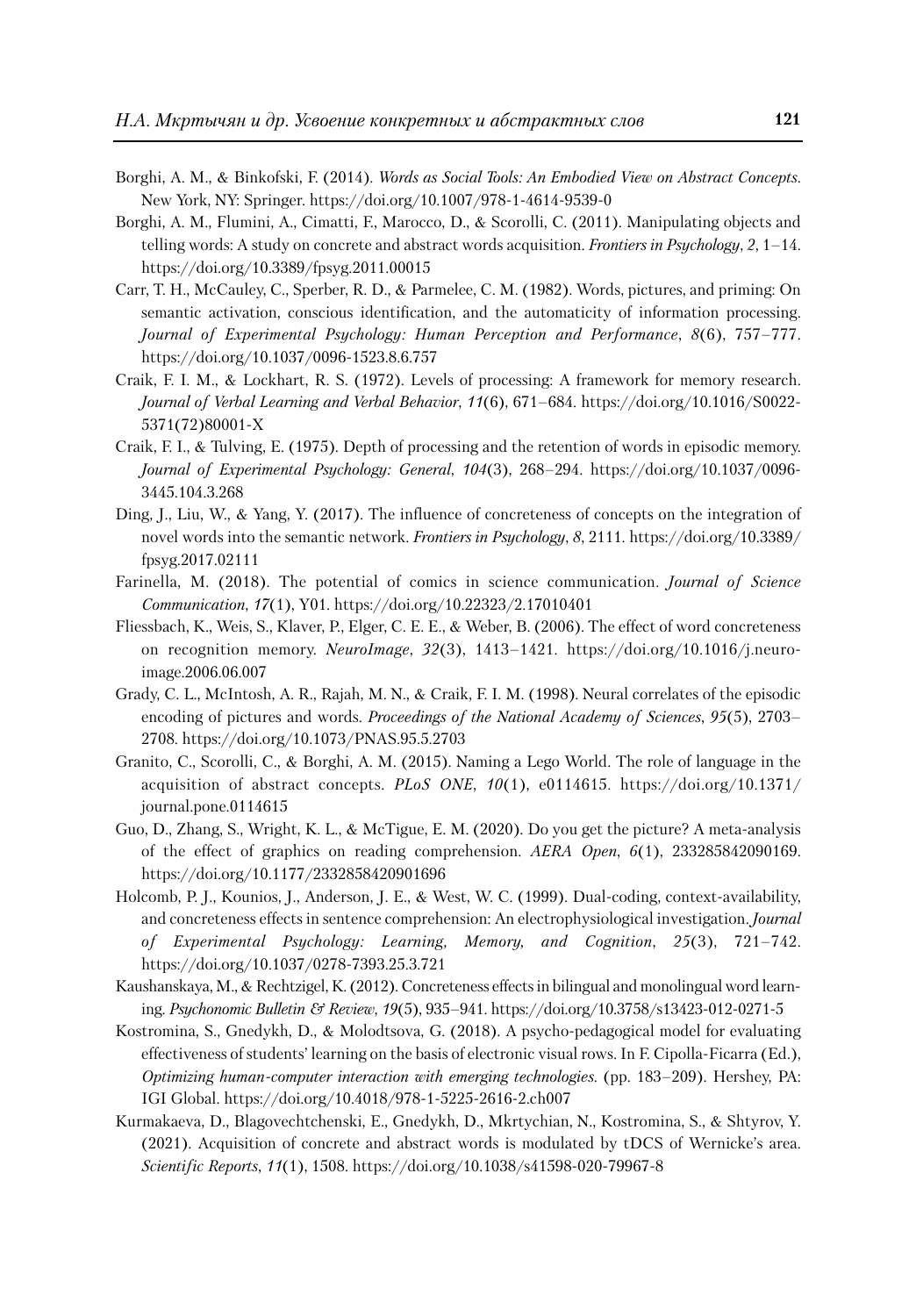- Lakoff, G., & Johnson, M. (2013). *Metaphors we live by.* University of Chicago Press. https://doi.org/10.7208/chicago/9780226470993.001.0001
- Martin, K. I., & Tokowicz, N. (2020). The grammatical class effect is separable from the concreteness effect in language learning. *Bilingualism*, *23*(3), 554–569. https://doi.org/10.1017/ S1366728919000233
- McCloud, S. (1994). *Understanding comics: the invisible art*. William Morrow Paperbacks.
- Mestres-Missé, A., Münte, T. F., & Rodriguez-Fornells, A. (2014). Mapping concrete and abstract meanings to new words using verbal contexts. *Second Language Research*, *30*(2), 191–223. https://doi.org/10.1177/0267658313512668
- Mestres-Missé, A., Rodriguez-Fornells, A., & Münte, T. F. (2007). Watching the brain during meaning acquisition. *Cerebral Cortex*, *17*(8), 1858–1866. https://doi.org/10.1093/cercor/bhl094
- Mkrtychian, N., Blagovechtchenski, E., Kurmakaeva, D., Gnedykh, D., Kostromina, S., & Shtyrov, Y. (2019). Concrete vs. abstract semantics: from mental representations to functional brain mapping. *Frontiers in Human Neuroscience*, *13*, 267. https://doi.org/10.3389/fnhum.2019.00267
- Moseley, R. L., & Pulvermüller, F. (2014). Nouns, verbs, objects, actions, and abstractions: Local fMRI activity indexes semantics, not lexical categories. *Brain and Language*, *132*, 28–42. https://doi.org/10.1016/j.bandl.2014.03.001
- Nelson, D. L., & McEvoy, C. L. (1979). Effects of retention interval and modality on sensory and semantic trace information. *Memory & Cognition*, *7*(4), 257–262. https://doi.org/10.3758/ BF03197598
- Oldfield, R. C. (1971). The assessment and analysis of handedness: The Edinburgh inventory. *Neuropsychologia, 9*(1), 97–113. https://doi.org/10.1016/0028-3932(71)90067-4
- Paivio, A. (2008). *Mental representations: A dual coding approach.* Oxford University Press. https://doi.org/10.1093/acprof:oso/9780195066661.001.0001
- Palmer, S. D., MacGregor, L. J., & Havelka, J. (2013). Concreteness effects in single-meaning, multimeaning and newly acquired words. *Brain Research*, *1538*, 135–150. https://doi.org/10.1016/ j.brainres.2013.09.015
- Peters, E., & Webb, S. (2018). Incidental vocabulary acquisition through viewing l2 television and factors that affect learning. *Studies in Second Language Acquisition*, *40*(3), 551–577. https://doi.org/10.1017/S0272263117000407
- Pexman, P. M., Hargreaves, I. S., Edwards, J. D., Henry, L. C., & Goodyear, B. G. (2007). Neural correlates of concreteness in semantic categorization. *Journal of Cognitive Neuroscience*, *19*(8), 1407– 1419. https://doi.org/10.1162/jocn.2007.19.8.1407
- Rogers, L. J., Vallortigara, G., & Andrew, R. J. (2013). *Divided brains*. https://doi.org/10.1017/ cbo9780511793899
- Rosa, P. A. Della, Catricalа, E., Canini, M., Vigliocco, G., & Cappa, S. F. (2018). The left inferior frontal gyrus: A neural crossroads between abstract and concrete knowledge. *NeuroImage*, *175*, 449–459. https://doi.org/10.1016/j.neuroimage.2018.04.021
- Sabsevitz, D. S., Medler, D. A., Seidenberg, M., & Binder, J. R. (2005). Modulation of the semantic system by word imageability. *NeuroImage*, *27*(1), 188–200. https://doi.org/10.1016/ j.neuroimage.2005.04.012
- Schwanenflugel, P. J., Akin, C., & Luh, W. M. (1992). Context availability and the recall of abstract and concrete words. *Memory & Cognition*, *20*(1), 96–104. https://doi.org/10.3758/BF03208259
- Schwanenflugel, P. J., & Shoben, E. J. (1983). Differential context effects in the comprehension of abstract and concrete verbal materials. *Journal of Experimental Psychology: Learning, Memory, and Cognition*, *9*(1), 82–102. https://doi.org/10.1037/0278-7393.9.1.82